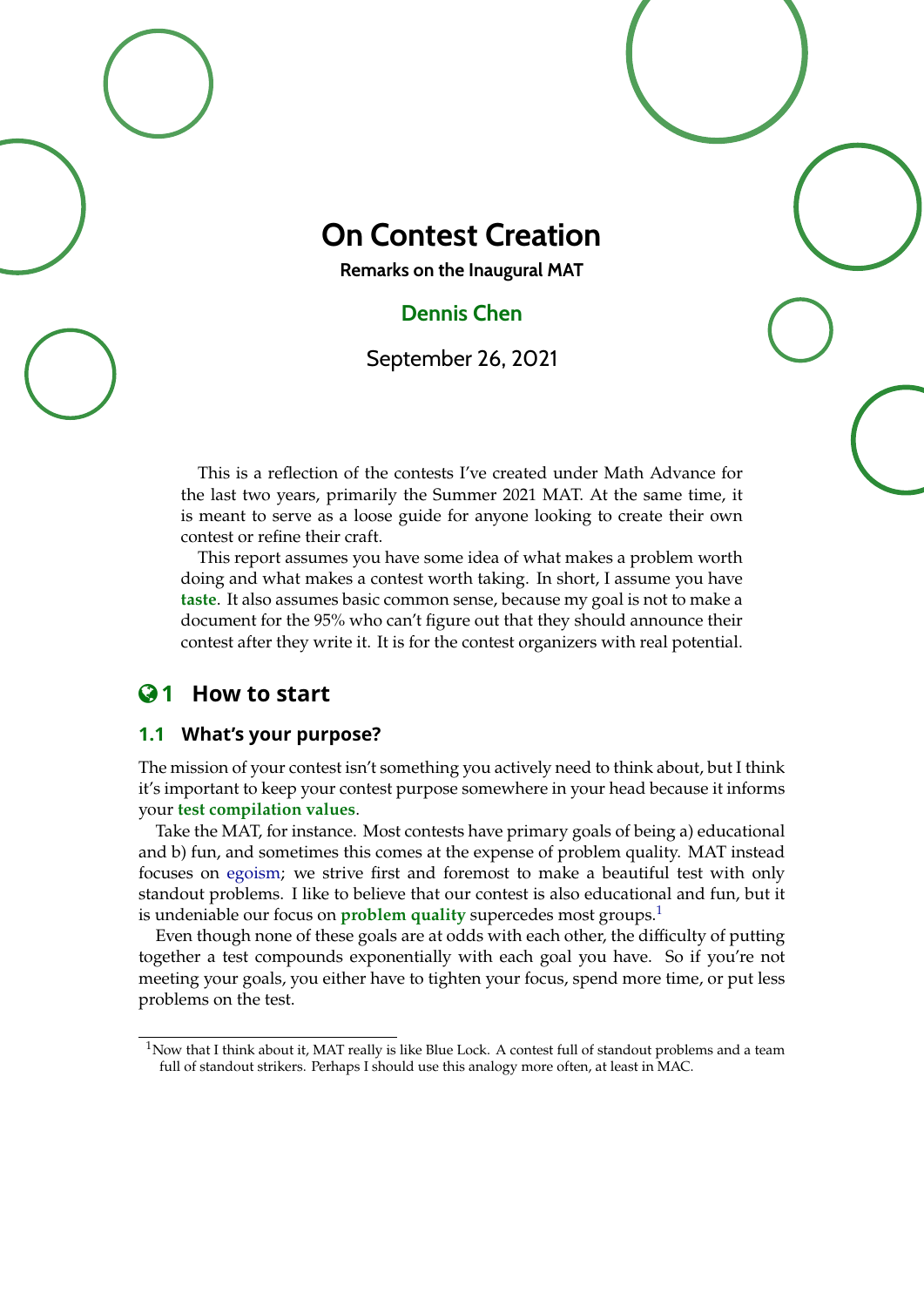Two of your contest series do not have to have the same philosophy. The MAT is produced like a work of art, meaning it is smaller and takes a lot longer to finish. The JMCs are meant for practice, so less emphasis is placed on egoism (making sure each individual problem is good) and moreso on cohesion (the test is good practice as a whole).

Your philosophy for a line of contests can also change between contests. For instance, the first MAT had a large emphasis on egoism. We wanted to put together the best test we could, and we made sure that the difficulty scale made sense on a **relative** scale. But next time we're going to put together a contest whose difficulty makes more sense on an **absolute** scale. This is especially because we're going to be moving locally, where the average contestant will not be as skilled.

#### **1.2 Getting people**

#### **You need other people you can trust**

This has become much less common recently, but there are still people who try to make contests alone. I think that is okay when you're starting out from a learning perspective.  $2$  But don't expect to be able to make a good contest alone.

Trust is a tricky word. Trust means you can confide in people without worrying about the fallout. But trust also means you put stock into their judgment. If someone you trust disagrees with you on something, it means you seriously consider the possibility they are right.

At a minimum, if you're working with people you trust, there's a higher chance that any mistakes you make get caught. Let me give a mathematical demonstration.

**Example 1.2.** Say that each member of your group of 3 people makes the correct judgment call 70% of the time, and if two or more people make the correct judgment call, then the group as a whole will act on it. Then the probability your group makes the right judgment call is  $\binom{3}{2}$  $^{2}_{2}(0.7)^{2}(0.3) + (0.7)^{3} = 78.4\%$ . Sure, it doesn't seem much more than 70%, but if  $^{2}_{2}(0.7)^{2}(0.3)$  +  $(0.7)^{3} = 78.4\%$ . Sure, it doesn't seem much more than 70%, but if you consider the probability you don't make the right judgment call, it's <sup>21</sup>.6% versus 30%. That's a decrease in risk of almost 30%.

But there are plenty of other reasons you have to work with other people. Presentation is one. Unless you can consistently write all four subjects of problems, typeset documents, and do web development, you need other people to help, particularly with what's unrelated to the contest.

<span id="page-1-0"></span><sup>&</sup>lt;sup>2</sup>But this is not necessary. Actually, I recommend against it, because you're going to waste a number of good problems on mediocre contests that you release. And unless you're really lucky and just happen to be a decent setter from the get-go, you also run the risk of tarnishing your reputation. And kids are quite harsh about contests these days.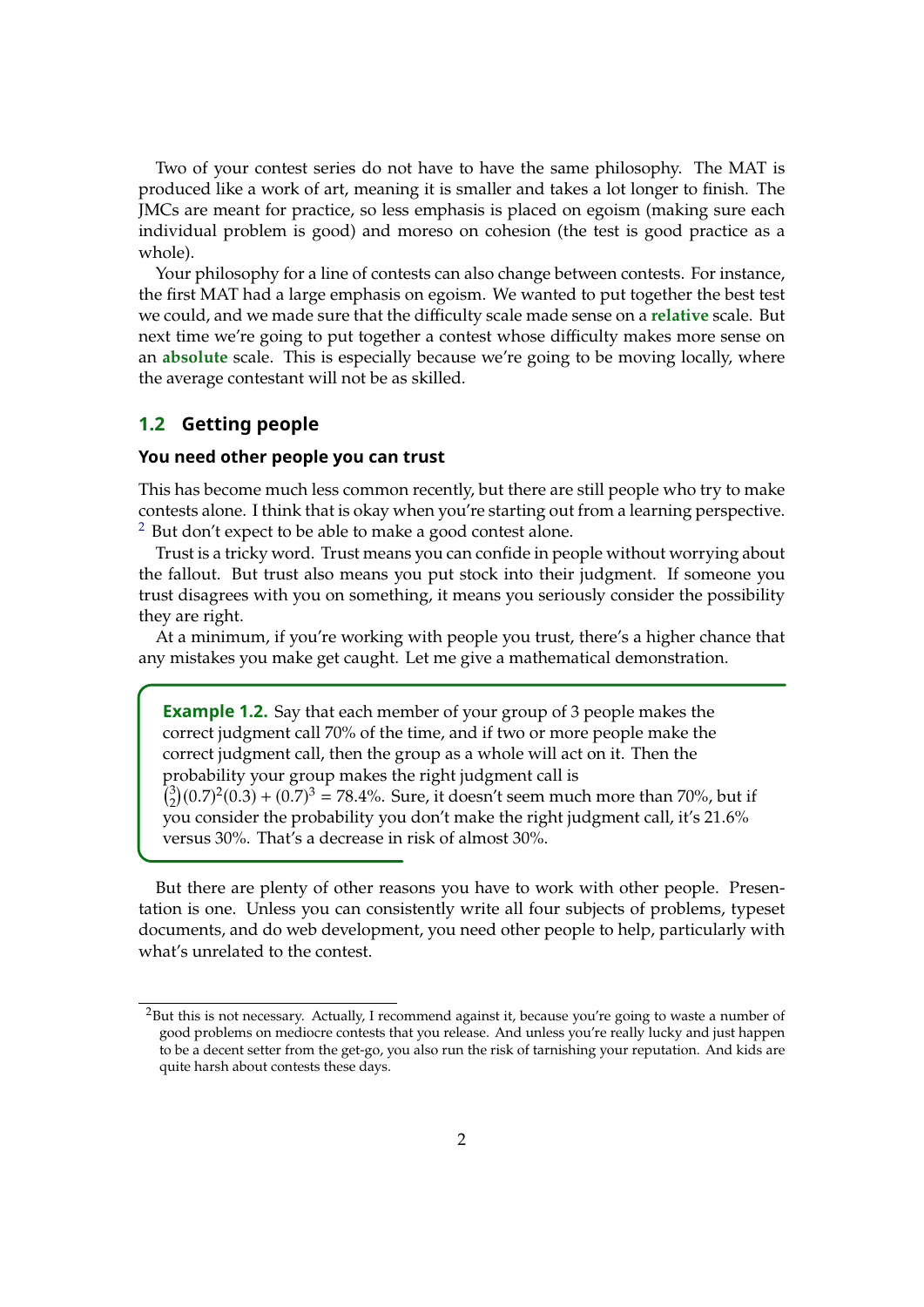And you get a more interesting problem bank to work with if you have more people. I think problem-writing and test-setting are somewhat separate skills. If you have more **good** problems to work with, it's self-evident that you'll compile a better test. Even if it's not significantly better, it's a lot more fun when you can consider another person's problems.

Speaking of fun: that's arguably the most important reason to work with others. Math contests at their heart are about the people and the interactions. If you're not even going to bother interacting with other people to make the test, how likely is it that your test will interact well with the people taking it?

I think a lot of math contests these days are not fun. When I look at the average contest, I'm usually not trying to decide which problems I want to do first. I'm just trying to find something I don't want to put off until later. You can tell when the contest-setting process is cold, because the problems will feel the same way: just like a list of things to get through. So make sure you enjoy yourself throughout the process, and don't be overly bureaucratic, because where's the fun in that?

#### **Finding people**

This part is the hardest, because you can't go out and send advertisements to everyone. You need to be deliberative about who you pick, but at the same time, your group has to form spontaneously. This is because, at any point in time, people have different ideas on what they want to do, and your job as a leader is to find people who want to write contests, take that feeling, capture it, and magnify it.

In short, you have to find people without trying too hard to look for them. In fact, the rule of thumb I use is that if I have to ask more than once, they're not interested enough to be on the team anyways.  $3$ 

If you can't find enough people, then don't run your contest yet. This doesn't mean you can't make preparations or write problems on your own. It just means that you should be patient.

I've seen a lot of people run crappy contests with a couple of standout problems. This is a real shame, because if only they'd waited longer, they might've been able to put together something good, rather than something mediocre.

The way you find people to work with is pretty simple. Get to know more people. That's how you get a wider base of people to draw from that trust your judgment.

When you're working with people, it's important to have a **center of gravity**. The chain of leadership needs to be clear, and it also needs to be intuitive. Arbitrarily selected leaders generally don't tend to work well.

It should be clear who the primary leader and representative of your group are. They don't have to be the same person – for instance, I'm not the one sending most of the official emails in Math Advance – but roles should naturally fit the people they are

<span id="page-2-0"></span> $3$ I'm in a position to expect that enough people will want to work with me to ask themselves. So that's the rule I tend to go by, especially since we already have plenty of people working on Math Advance projects.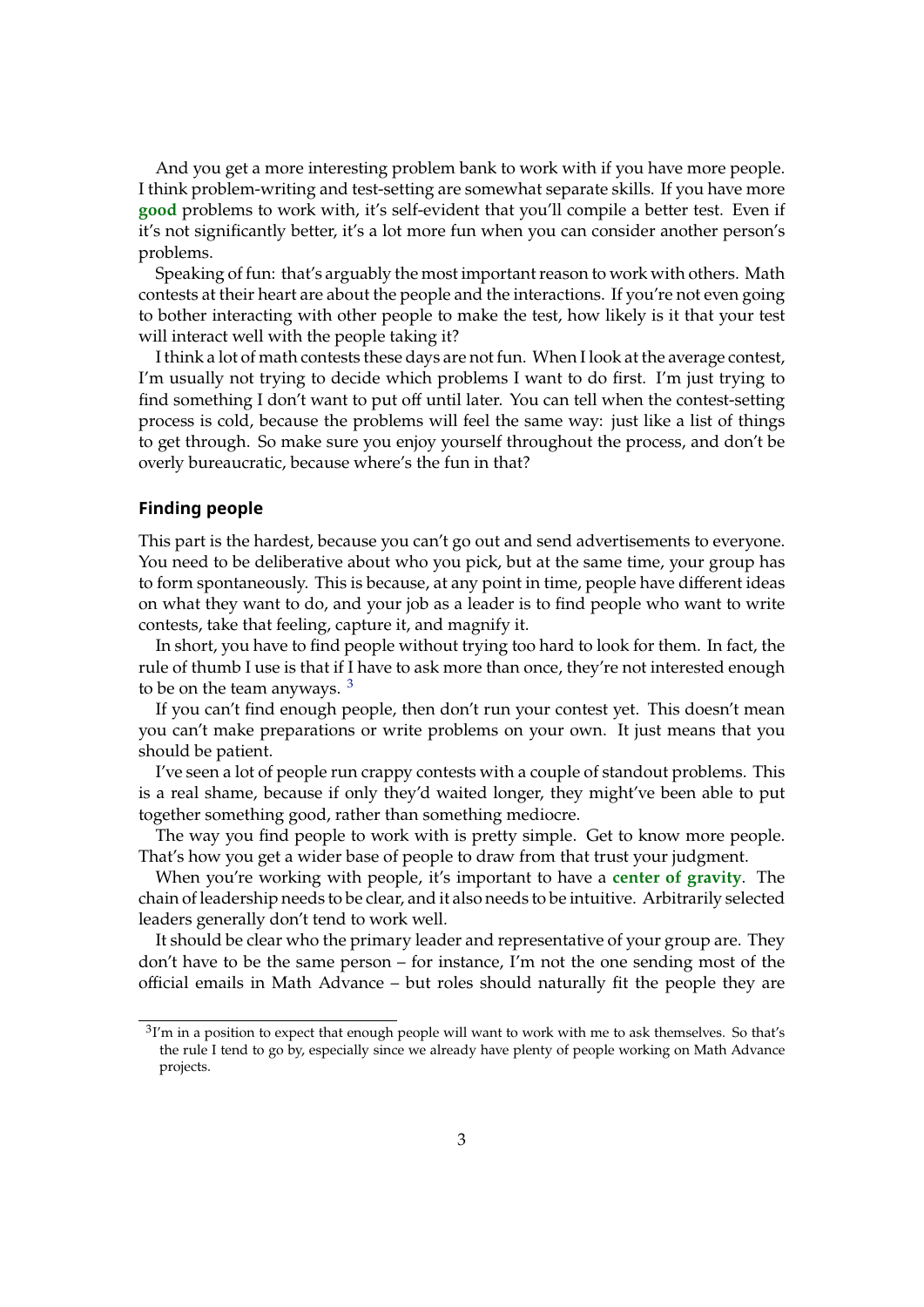assigned to.

There's a reason I say roles fit people, instead of people fit roles.

It's a typical misconception that you should find the best person for a certain role, and repeat for however many roles you ave. It gets further magnified by the official structures of clubs and non-profits, where they treat roles as permanent and people as interchangable parts.

Its roles, rather, that should be frequently rotated out as everyone's interests and circumstances change.

So don't try to look for people because you think they'd make a good secretary, or a good treasurer, or whatever. Look for people who seem interesting and are interested in contributing to your group. Even if only half of them do any serious work, it'll far outshine any robotic organization put together by placing people in roles, rather than giving roles to people.

### **1.3 Accidents**

When it comes to putting people and a purpose together, it has to be natural.

The best way to have something be natural rather than forced is to have it happen by accident. By definition, if something happened on accident, it couldn't have been forced.

When I say "by accident," I don't mean it in the same way that you'd trip over a branch by accident. But nobody who has built a large project has done it on purpose. It's usually something akin to a snowball effect: you have an idea, act on it, take the natural next step, and repeat, collecting experence and growing larger in the process.

It's not that it's a bad thing to have an idea of what you want to do. But if you start with a grandiose idea early on, your perspective on what's possible is going to be quite limited.

So don't steer too hard in any direction at first, don't worry if you've got no plans at all, and just wing it. You'll figure it out eventually.

### **2 Test-setting**

This advice is going to be very abstract.

I assume that you've got most of the concrete stuff down already. If you don't know how to write a good problem or assemble a balanced test, you should learn those first. As the saying goes, "you have to learn to walk before you learn to run."

Once you've gotten a committed group of people that all want to work with each other, you're going to want to consider how you want to assemble your tests. As you're forming your group, you should already be creating a solid base of problems. [4](#page-3-0)

<span id="page-3-0"></span><sup>&</sup>lt;sup>4</sup>I think your prospects are a bit sketchy if people are not actively doing this at the start, at least. How enthusiastic people are in the first month or two generally tends to be an upper bound.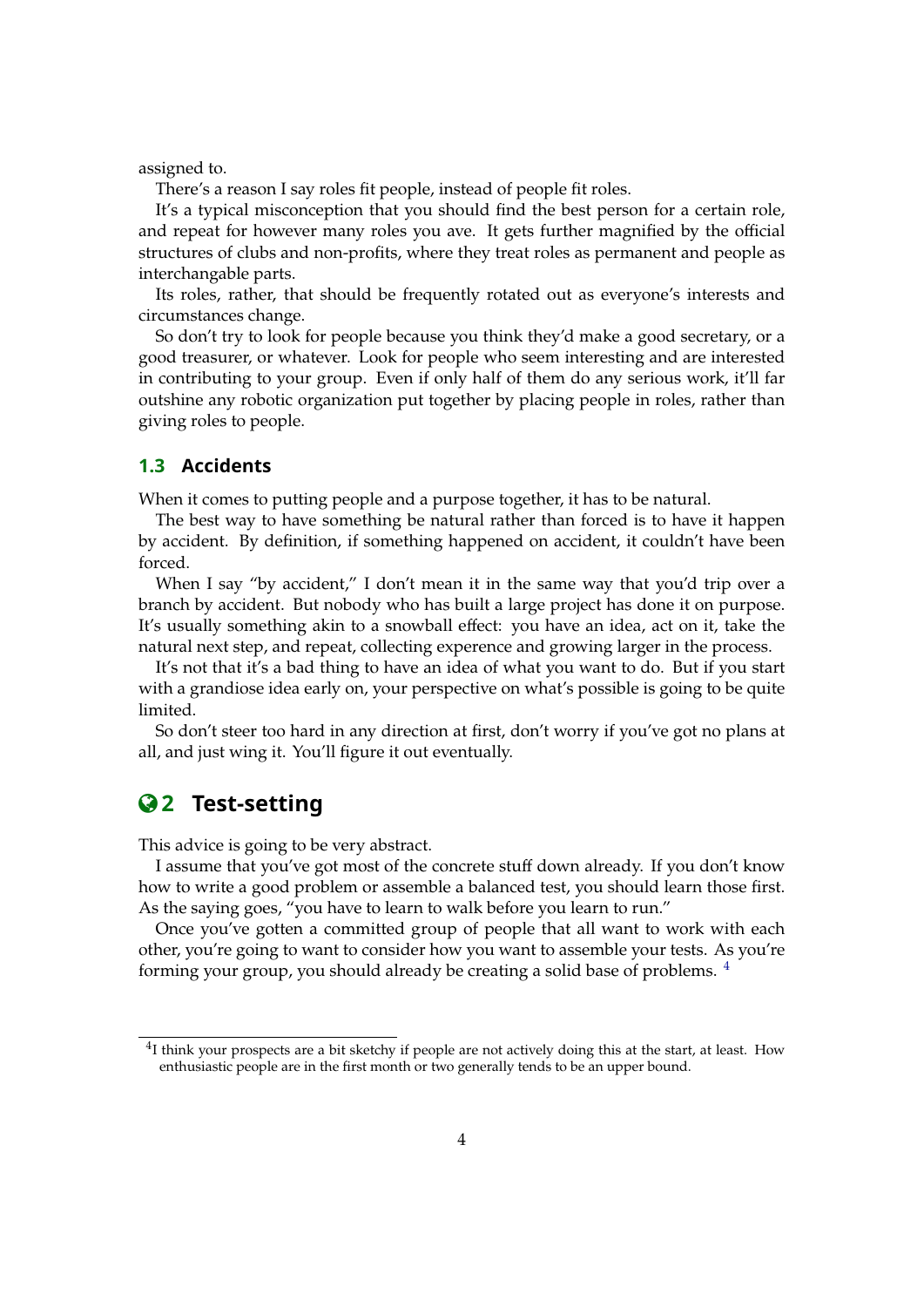There are two broad approaches you can take to determining your test philosophy. The first is letting your existing problems dictate how you build your test around them, and the second is finding a vision of a test and choosing your problems around it.

These two approaches aren't something to pick and choose between. They work in tandem. Of course, you can be more influenced by one approach than another. But neither of them is better.

For instance, the MAT was a case where the test philosophy was determined early on, and problems were mostly evaluated based on how suitable they were for the contest. But, at the same time, the **style** of the problems people created also affected our test philosophy, most notably the tiebreakers.

The problems and the test philosophy mutually affect each other. So **both have to be solid** when you're starting out.

How do you do this? By finding people who have good taste, or, at least, finding people who'll develop good taste. Your initial philosophy will look like a weighted average of everyone's individual philosophies. And your initial problem base will be the same. At some point you will have to figure out how you synthesize these perspectives, but before you get there, make sure they are worth synthesizing to begin with.

Figuring out how to synthesize everyone's perspectives, at least initially, is really hard without a center of gravity. You have to have someone calling the hard shots as well as the easy shots that could go either way. Otherwise you won't really get anywhere; everyone'll be stuck in limbo. [5](#page-4-0)

Once you've got everyone going, inertia will do the rest for you. I say inertia in the sense of physics. Once you apply enough force, you'll have a fast velocity, even if you stop applying the force for a while. Of course, friction will slow you down. So you have to keep pushing, even if it's just a little.

After you run your first contest, your test philosophy may have to shift depending on how well people did, the demographics of your participants, et cetera. I call this factor **reality**.

Much like how you can't change the fact that your favorite baseball team lost, you can't change the fact that your target audience is mostly made of younger students. So you have to account for that.

I think that people could benefit from make their tests easier On average, test-setters make their tests too hard. But that's not the main reason I recommend leaning on the side of too easy, rather than too hard.

I think it's better to make your contest too easy because if your problems are interesting, strong contestants will still enjoy the competition. Whereas if your problems are too hard, it doesn't matter how interesting your problems are: **the bottom two thirds of the contestants won't understand them**.

<span id="page-4-0"></span> $5$ People will protest, "But what about my democracy?" as if they fear that having someone clearly calling the shots will make their opinions go unheard.

If this is the situation you're in, give up while you're still ahead: if you can't trust your center of gravity, you don't have one.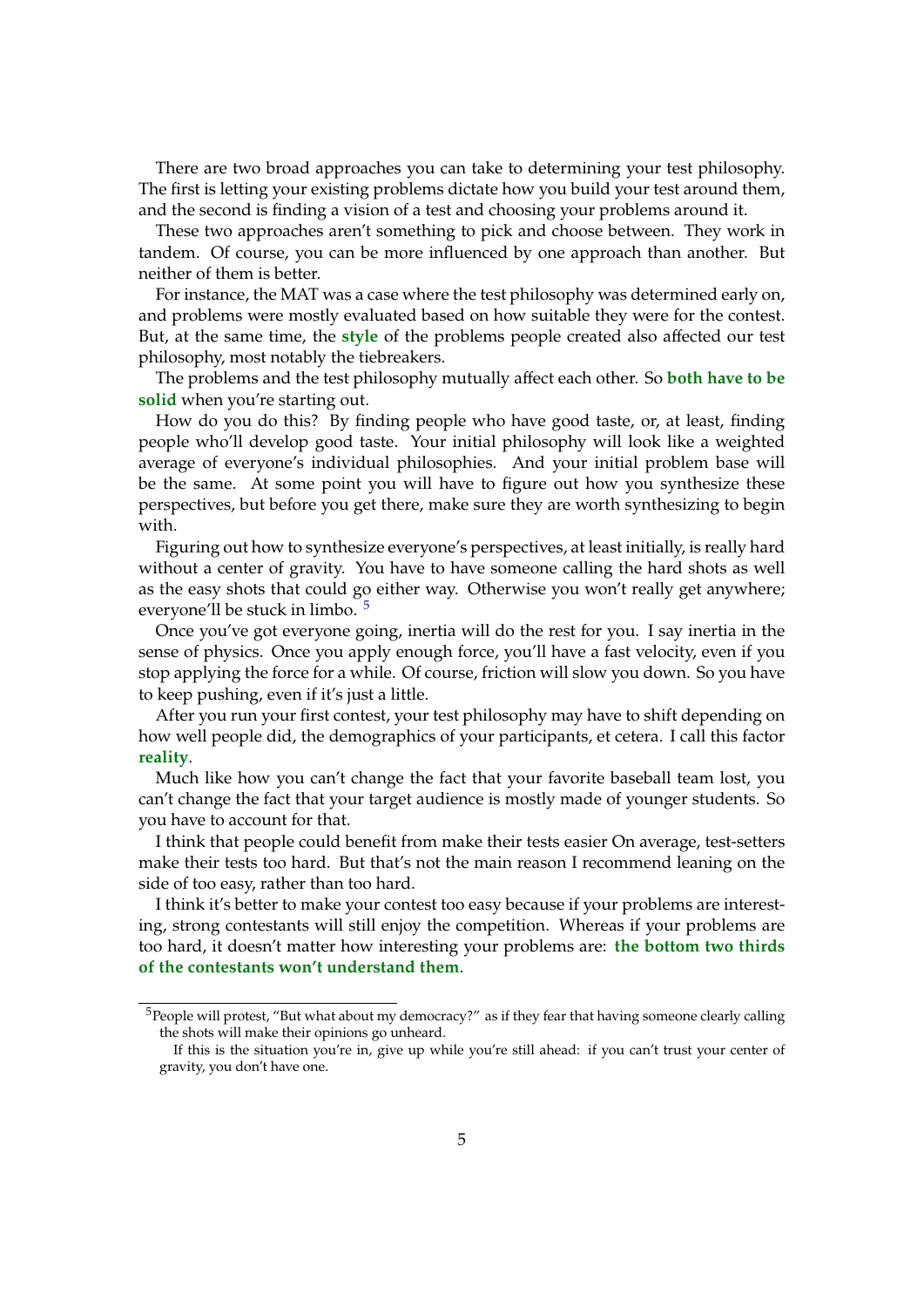I get the feeling: it's really hard to resist putting on that really good problem that also happens to be really hard. It's especially hard when a large part of your philosophy is based on egoism.

But any contest held on a sufficiently large scale needs to at least have its first third be approachable. I'd even recommend that the first two thirds be approachable, because you want everyone discussing all of the problems. Otherwise, why even put the problems that nobody discusses on the contest?

# **3 Logistics**

Here is the long and short of it. You need

- 1. A website,
- 2. sponsors,
- 3. and outreach,

**in this order**. Most sponsors will ask for a website when evaluating your email, so you absolutely have to finish that first, though you can work on email drafts before then. You could start outreach before you get sponsors, but I strongly advise against this, particularly because a signup period of two or three weeks is ideal for online contests, and that is not enough time for sponsorship queries to be finalized.<sup>[6](#page-5-0)</sup>

What follows are specifics on sponsors and outreach, as well as some general tips on time management. If you want to learn how to make a website, read the docs, they'll teach you much better than I can.<sup>[7](#page-5-1)</sup>

#### **3.1 Sponsors**

If you're not a 501(c)(3) non-profit, your opportunities are a bit limited. In particular, most companies, particularly large investment banks, cannot send you money. But you can still recieve merchandise, and even without the  $501(c)(3)$  status, you can still get an impressive array of prizes.

For obvious reasons, we won't be including the list of sponsors we contacted, or any of our communications with them.

Here's how the process roughly goes for each sponsor. Repeat this for whichever potential sponsors you plan to contact.

1. Find the email addresses for whoever is in charge of publicity at the company.

This tends to be the hardest step, because sometimes there are no clear steps you can take to get them. There are a couple of companies whose public relations representatives are more difficult to find; Jane Street and Citadel come to mind.

<span id="page-5-0"></span> $<sup>6</sup>I$  would imagine that the ideal signup period for in-person contests is about a month more, i.e. three or</sup> four weeks.

<span id="page-5-1"></span><sup>7</sup>Feel free to send me questions though, if you've done your own work.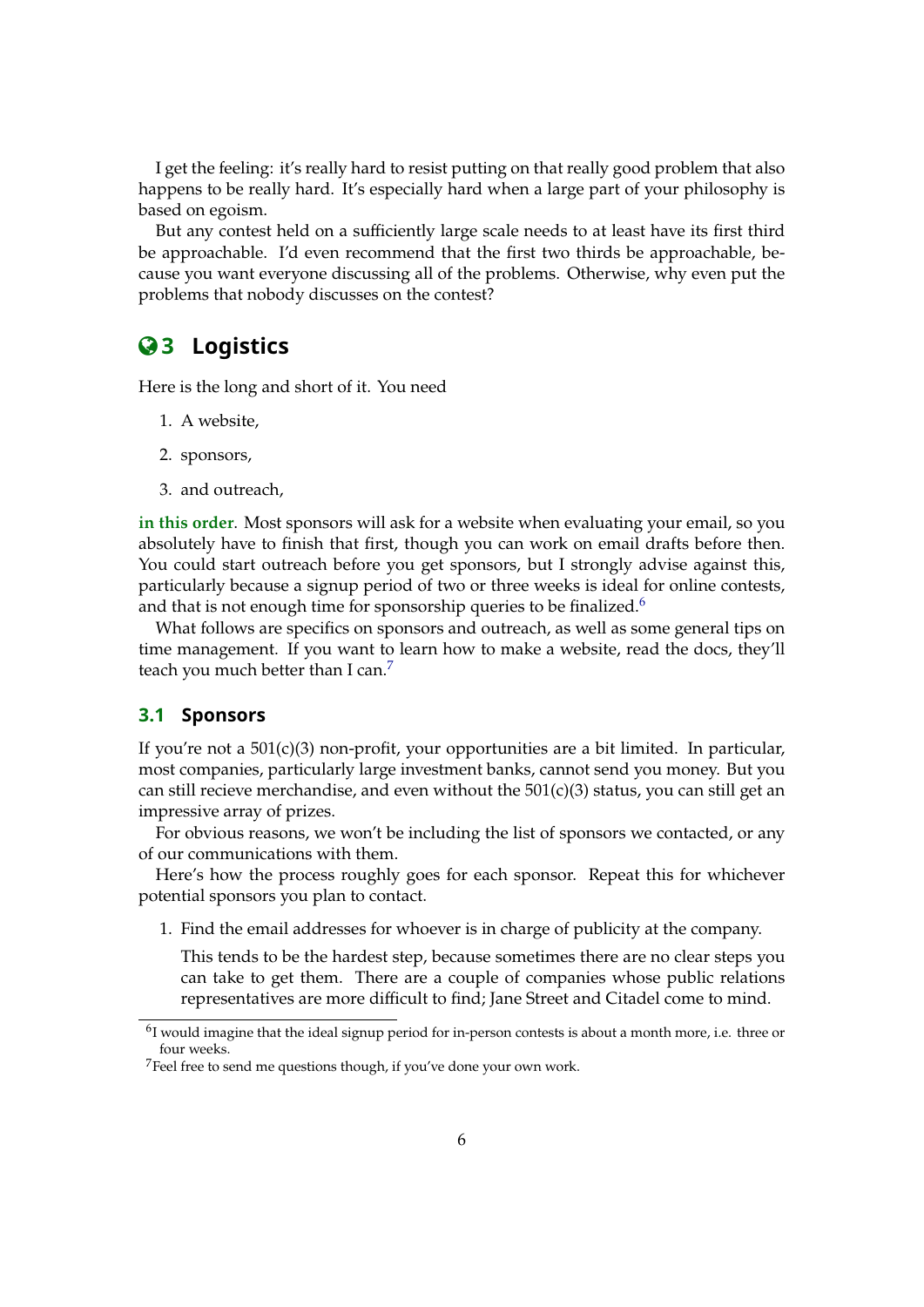2. Send an initial proposal to them, with a bit of information about your contest.

Note that you might be asked to repeat information later on. The point of the initial email is just to provide enough information to signal your legitimacy to them.

This is the hardest filter to get through. Most of the time, if you don't get a potential sponsor, it'll be because they didn't respond to your initial email. It's very rare for someone to explicitly say "no," so any news is good news.

3. Respond to any further queries and make sure to prominently display your sponsor on you website and any advertisements.

This is by far the easiest part of the process, so I won't elaborate too much here.

The process outlined here seems quite simple, and that's because it is. But because the first step can be nebulous and intimidating, people start this process a lot later than they should. So know that the process is really not that hard.

You should be sending multiple sponsor emails in parallel. Because the publicity departments are quite busy, they might take more than a month to get back to you. I would say that on the tail end, some of our sponsors took about two months to confirm they were sending prizes.

### **3.2 Outreach**

Once you're done getting sponsors, it's time to announce your contest. I recommend you make sure that you don't have any scheduling conflicts with other contests planning to host on the same day, particularly if they also seem legitimate and well-thought out. [8](#page-6-0)

When it comes to online outreach, there are a couple of things you can do.

1. Make a post on the Art of Problem Solving Fora.

This option has become much worse over the past year or two. The quality of the fora have degraded due to internet trolls and general immaturity, and the establishment of the Peer-to-Peer subforum has greatly reduced visibility of student-run contests and programs. Regardless, it will still get your contest a decent amount of traction, and is not too hard to do anyways.<sup>[9](#page-6-1)</sup>

2. Math clubs.

<span id="page-6-0"></span> ${}^{8}$ If you are a prospective contest organizer, I strongly recommend you contact me for access to our contest discussion group. One of the things we do is set dates for contests and make sure there are no scheduling conflicts, which traditionally has been very hard because the only time contest organizers could learn the dates of other contests was when they publicly announced it.

Thus, one of the main benefits is that we set tentative dates internally rather than externally.

<span id="page-6-1"></span> $9$ If the AoPS post is getting hard to write, you're probably taking too much time. Publicity is the sort of thing where you get diminishing returns after a certain point, and for the fora, this point is not very far.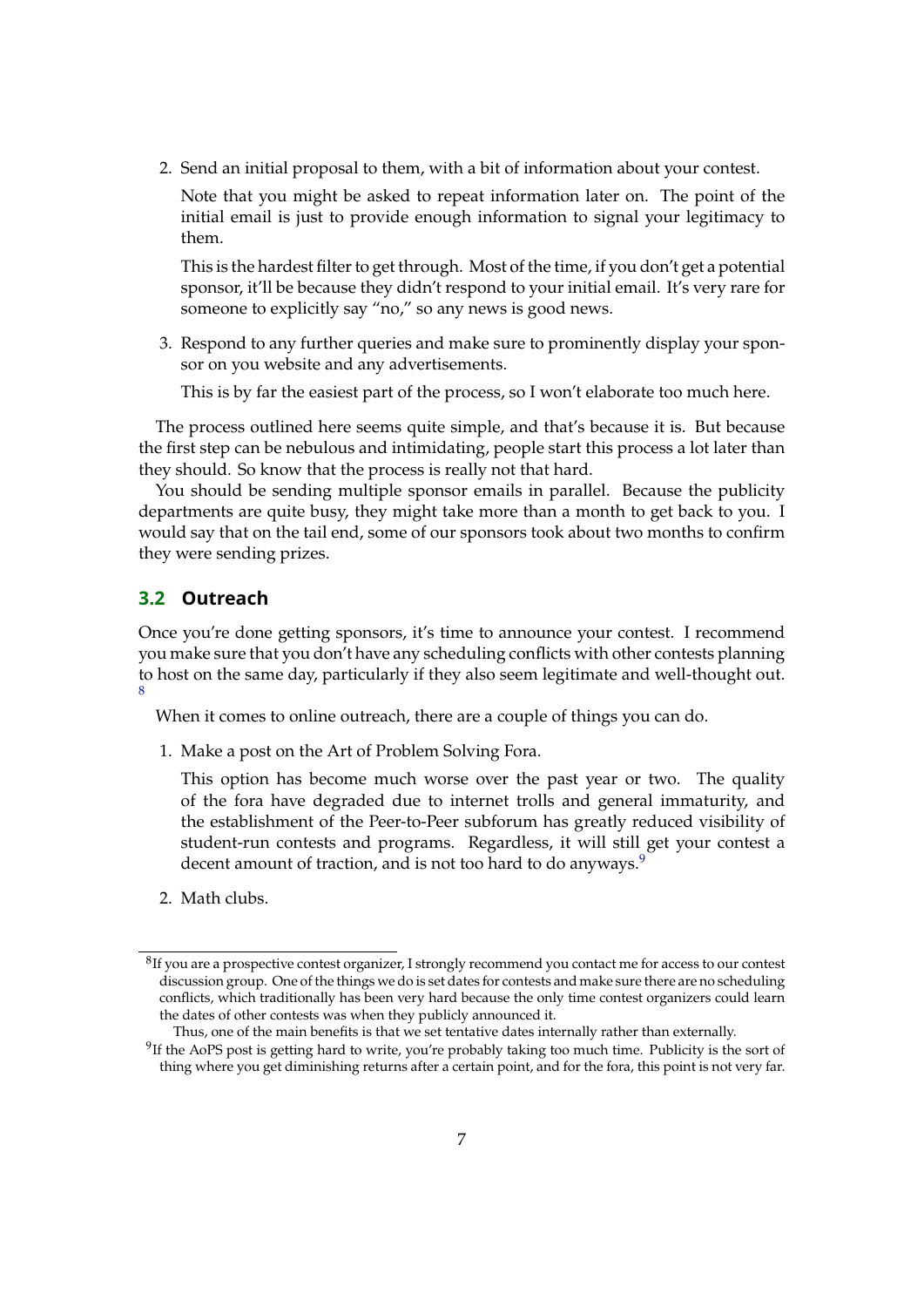Send out advertisements to your local math club! While each math club may only have 5 to 10 people interested, if you have people from 6 different schools, you can get 30 to 60 people just by copy-pasting your initial advertisement.

This is limited by how many people are in leadership positions in their math clubs. I do suspect that out of people interested in writing math contests, a large number of them are also in charge of their school math clubs, or at least are on good terms with the people who are.

3. WeChat.

This is a pretty drastic choice to take, and unlike all the other items on this list, you could justify not sending advertisements on WeChat. <sup>[10](#page-7-0)</sup>

This is because your main audience is explicitly parents, not students.

Sending advertisements on WeChat will drag your average grade and score down, and many of your participants may not enjoy the experience. On the other hand, more casual math students or competitors outside your reach might learn of the contest this way. I know there were a couple of contests I signed up for because my parents found out about and enjoyed, but I suspect that this may not make up the majority of the competitors you get.

These are not steps you have to complete for outreach or a "pick one of the above" situation. You should do all of these things, and you can complete them in any step, though it usually makes more sense to write the AoPS post first so word of mouth can spread on its own for a little.

#### **3.3 Time management**

By the time you publicly announce your contest, you should have everything finalized. Now, this is not always possible and sometimes you want to strategically push out a public announcement just to force some final checks to happen. But be aware this is a dangerous thing to do.

At no point should you announce a contest if there is no way you can finish on time. Nor should decide early on that you can finish on time, especially not in the face of contradictory evidence. Your reputation as a contest host is important, and you should not throw it away by haphazardly announcing contests that you know you cannot hold.

Just as a sufficiently complex computer system should not be single-threaded, nor should your contest preparation be. I understand that it is hard to be confident your contest will even exist when you don't have a test composed or many problems written. But it is best to start handling logistics as soon as possible. That does not mean you should immediately begin contacting sponsors before you've even assembled a draft,

<span id="page-7-0"></span> $10$ To be clear, I personally think it's a good idea to send advertisements on WeChat. We did this for the first MAT and plan to continue doing this for our next contests.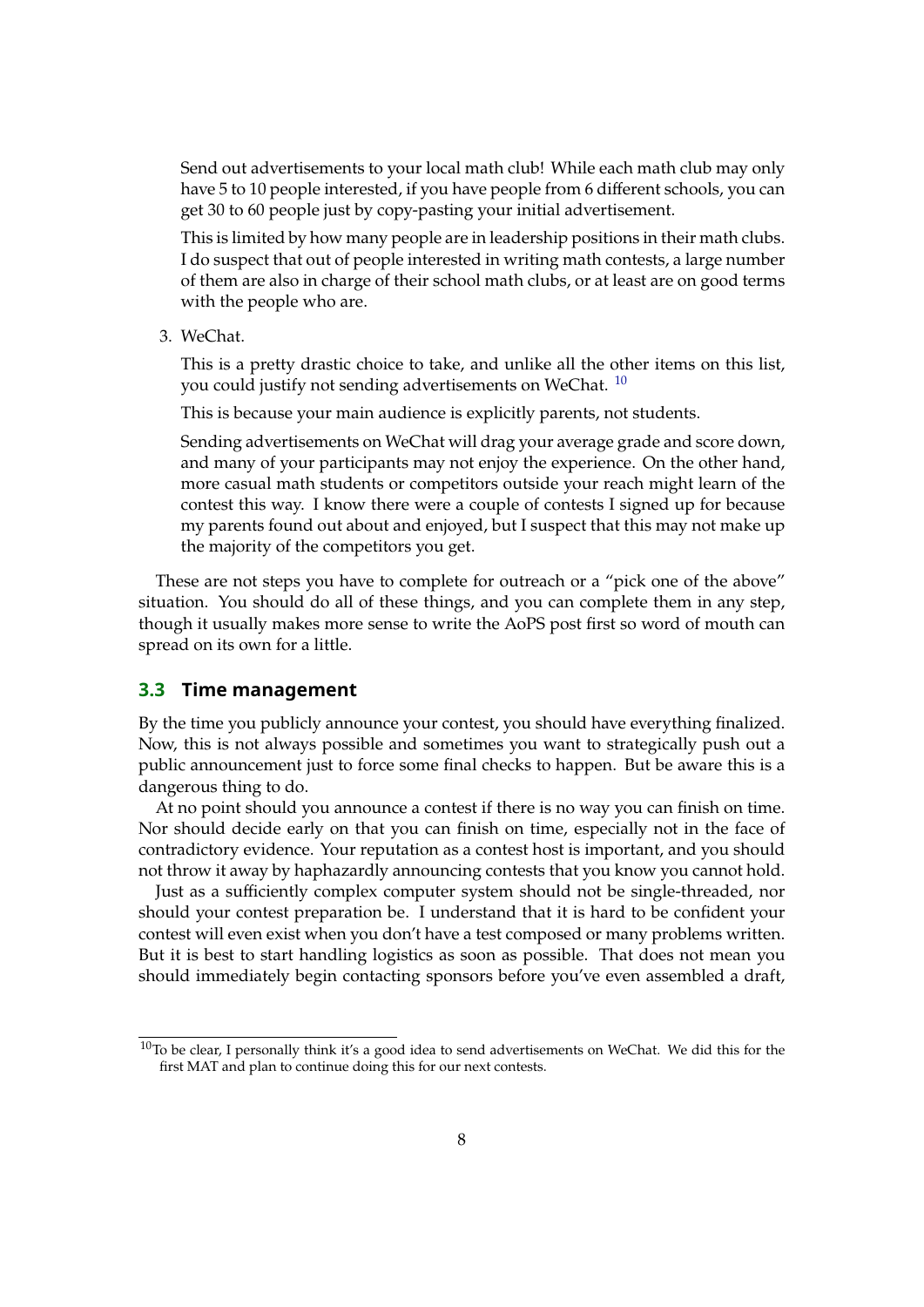but nor should you wait until you've checked the contest 50 times to get your website started.<sup>[11](#page-8-0)</sup>

When it comes to scheduling, you want to host your contest in a period when interest is at its peak, especially if it's the inaugural contest. A couple of good times are early June, late July (before school is going to start but close enough to the start of school), and January/early February. Early and mid October may become good times as well, because the AMCs are moving to November.

But besides that, don't try to force your contest date. I don't recommend shooting for symbolic dates unless you've left yourself much more time than you need.

Something really common I've seen with respect to timing is **announcing the contest before the test itself is ready.** It shocks me that this even has to be said. If you aren't ready to run the contest in some form, don't run it to begin with! In fact, I would recommend that you refrain from setting any dates until you've finished compiling the test.

Generally you'll want three to six months to assemble the problems, depending on how much attention to detail you want to put inside your test. It may take longer if you're working out the kinks of your contest format. It took us about eight months to finalize the MAT, though a large reason for that is because we had a pretty far release date and kept revisiting the problems before then.

The format for the MAT took about two weeks to finalize after I came up with it, though we had a more liberal idea for tiebreakers for a while. Because our contest format was so conservative, it was finalized relatively quickly, but I recommend that organizers intending to write contests with more rounds (such as team rounds) give serious thought to time restrictions, format, and the difficulty spread.

When it comes to logistics, the primary concern is not how long it will take you to get things done. It's getting them done to begin with.

If you plan on making a website, make sure that at least one of your **core members** actually have experience working with a Javascript framework. If this is not the case, React is by far the most popular framework in the math contest community. <sup>[12](#page-8-1)</sup> Learn it while you still have the time to.

If you don't plan on making a website properly, I don't think it makes a lot of sense to look for sponsors. Sponsors are meant to make your contest and your organization seem more legitimate and appealing, and it really makes no sense to put in all the effot to look for sponsors and no effort actually making a website. Nonetheless, if you really want to look for sponsors with a Google Site, I don't think a crappy website will hinder you too much.

You should bake in at least two months when it comes to sponsor emails; the turnaround can vary drastically, and that's about how long you'll need to finalize your

<span id="page-8-0"></span><sup>11</sup>And if you **do** check your contest 50 times, you tend to grow complacent afterwards. So it doesn't do you a lot of good anyway.

<span id="page-8-1"></span><sup>&</sup>lt;sup>12</sup>The stack I personally use is Node JS + React JS + Next JS + Tailwind CSS, and it's also what we used for MAT. We used Firebase for MAT, but I cannot personally recommend it one way or another because I haven't used it myself.

<sup>(</sup>Please don't ask me about backend, I don't know backend.)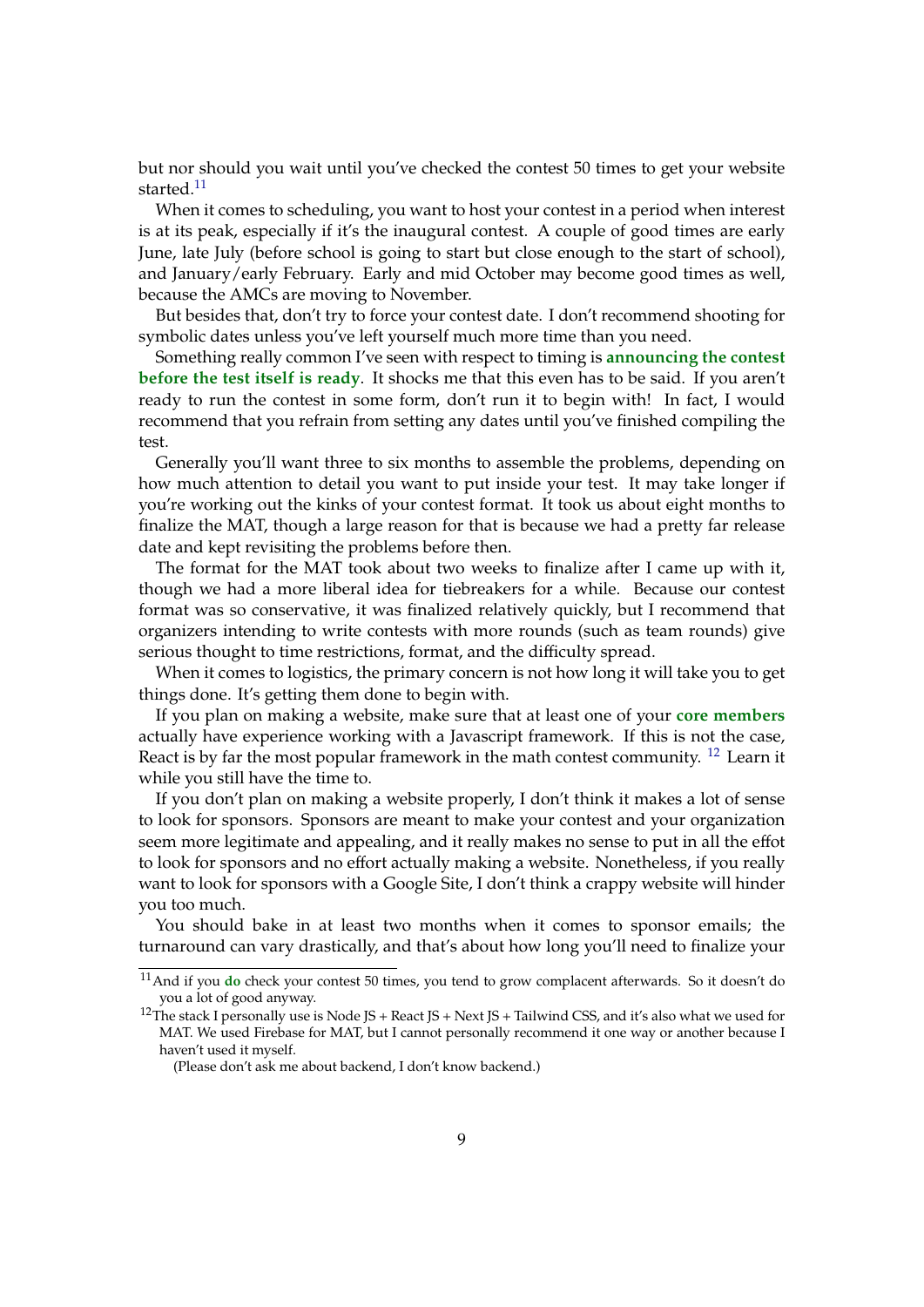sponsor list. Every student-run contest so far, including ours, has gotten more sponsors during the advertisement period. I think this is not ideal for the organizers, though it is workable. It creates a logistics time crunch, which is really no fun.

Empirically, people have given themselves less time than they actually needed for sponsors. So start about a month earlier than you think you'd need to at the latest.

# **4 Testsolving and final checks**

You should get a number of people with different skill levels **that have had minimal contact with the test** involved in the test-solving process. Test-solving is a process that means different things to different people, and no two groups use test-solving for the same purposes. Here are some common ones.

- 1. Validity checking checking that all of the problems are correctly stated, the answers are what the contest-holders think they are, etc.
- 2. Quality checking checking that the individual problems are good and the composition is good.
- 3. Difficulty checking checking that the test is reasonably hard to be interesting to most of the target audience, and more commonly, that it is not too hard for the target audience. This is a lot harder, especially for less established contests, because they aren't exactly sure who their target audience is.

Whatever the case you should **never use testsolvers as a substitute for test-setters**. If you want help with the test or even individual problems, do not get testsolvers. Testsolvers are supposed to be the final check before you push a contest to production (i.e. print the papers).

#### **4.1 Common mistakes**

I recommend you read [Careful!](https://www.dennisc.net/resources/careful.pdf) at the very least. If you work through the problems, you'll have a better idea of what I'm trying to communicate.

These mistakes are why you get people from outside to perform thorough **validity checks**. Some of these are so obvious that it almost seems impossible that an entire group of people missed it.

Here are some mistakes that MAC has made. The bolded parts are added fixes. All problems mentioned will be spoiled, so if you want to try them first, do not read the rest of this subsection.

Problems are from the 2020 JMC 10 and the Summer 2021 MAT.

**Example 4.2 (JMC 10 2020/11).** Jack has eight sticks of different lengths in the set  $\{1, 2, 3, \ldots, 7, 8\}$ . How many nonempty subsets of these eight sticks can Jack choose so the range of the lengths is at most 4 meters?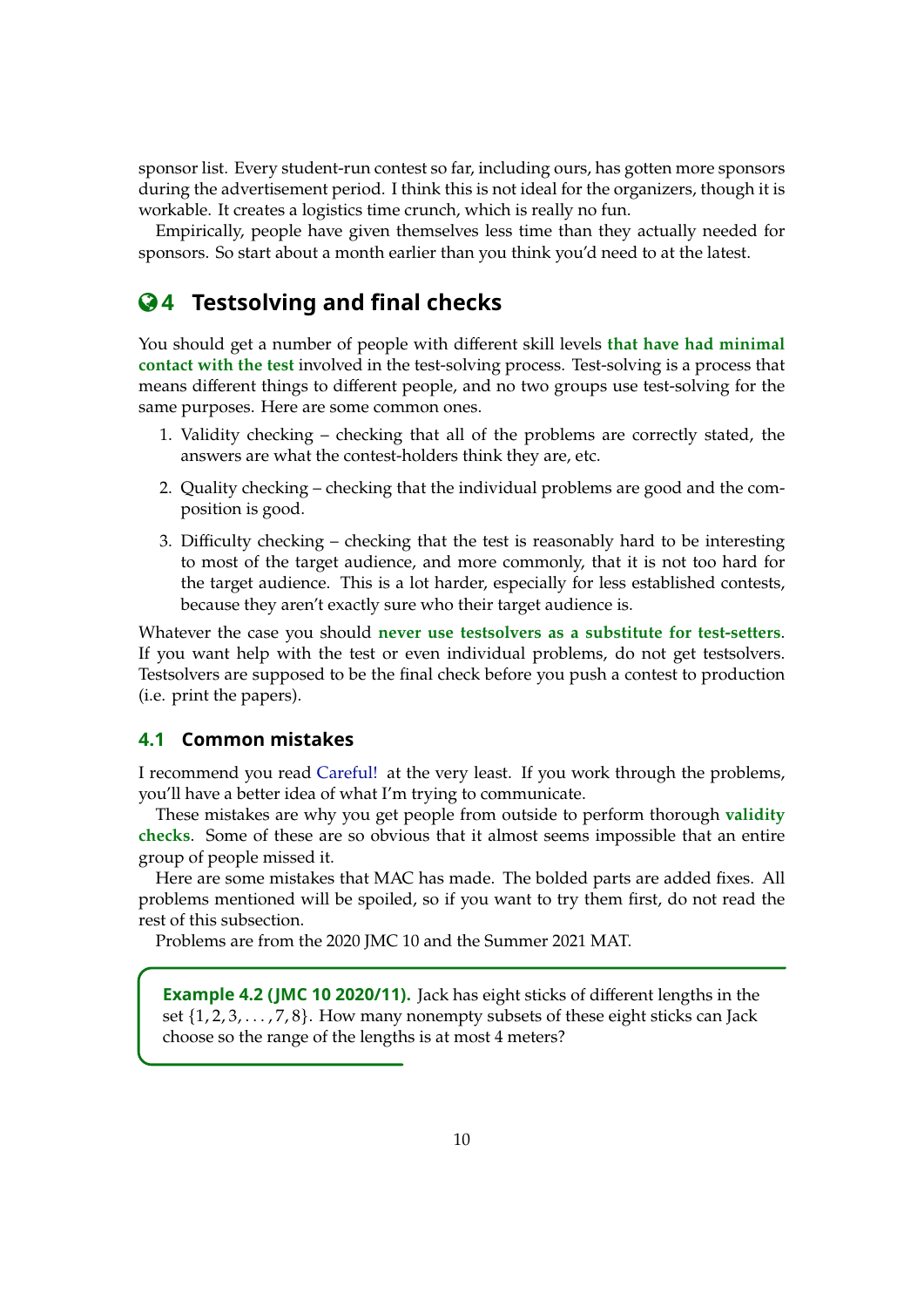There is nothing wrong with the formulation of the problem. But to get our answer, all of us did casework on the range, which we wrongly assumed had to be between 1 and 4 (inclusive). It turned out that we forgot about sets with size 1, which had range 0. Thus the correct answer was never on the test! Interestingly enough, none of the people who submitted pointed this error out and we only realized a year later.

There's a number of takeaways to be had here, but I think the most important is you shouldn't solve and write up at the same time, particularly for casework problems. Sometimes the elegance or conciseness of a solution can disguise the fact that it doesn't really cover every case properly.

**Example 4.4 (MAT 2021/5).** Let a, b, and c be distinct positive integers with  $a + b + c = 10$ . Then there exists a quadratic polynomial p satisfying  $p(a) = bc$ ,  $p(b) = ac$ , and  $p(c) = ab$ . Find the maximum possible value of  $p(10)$ .

In short, the problem is solved by doing some algebraic manipulation and ending up with  $p(10) = ab + bc + ca$ .

There is a procedure that contestants go through every time they solve a "find maximum" problem. First, they find the upper bound, and second, they verify it exists and makes sense. They also make sure to watch out for redundant information.

As a problem-writer, even if you are **confident** in your answer, you should still substitute your variables into the equation and make sure the result makes sense. For **integers** a, b, c,  $ab + bc + ca$  is maximized when  $a = 3$ ,  $b = 3$ , and  $c = 4$  (or some permutation thereof).

But consider the common mistake made in AIME I 2020/11. If  $a = b$ , then there is a level of redundancy as the conditions reduce to  $p(a) = ac$ ,  $p(a) = ac$ , and  $p(c) = a^2$ .<br>Since two points do not uniquely determine a quadratic  $p(10)$  could have been anything. Since two points do not uniquely determine a quadratic,  $p(10)$  could have been anything. Some contestants did not notice our mistake and put 33, which they were awarded points for. This is why the "distinct" condition was necessary, and the only reason we didn't catch this mistake is because we never checked our construction **from the beginning**.

In both of these problems, our issues were not related to the main idea of the problem. Rather, it was because we did not check details closely enough. This is likely because many of us got conditioned into evaluating the merit of a problem, rather than the contents, when thinking about it as we grow more familiar with our problem base. Outside perspectives are not painted with such bias, which is why it is important to seek and consider them.

### **5 Holding the contest**

This part is the hardest, because unless you are extraordinarily lucky, the cold, hard reality that you have made a mistake on one of the problem statements will slap you in the face.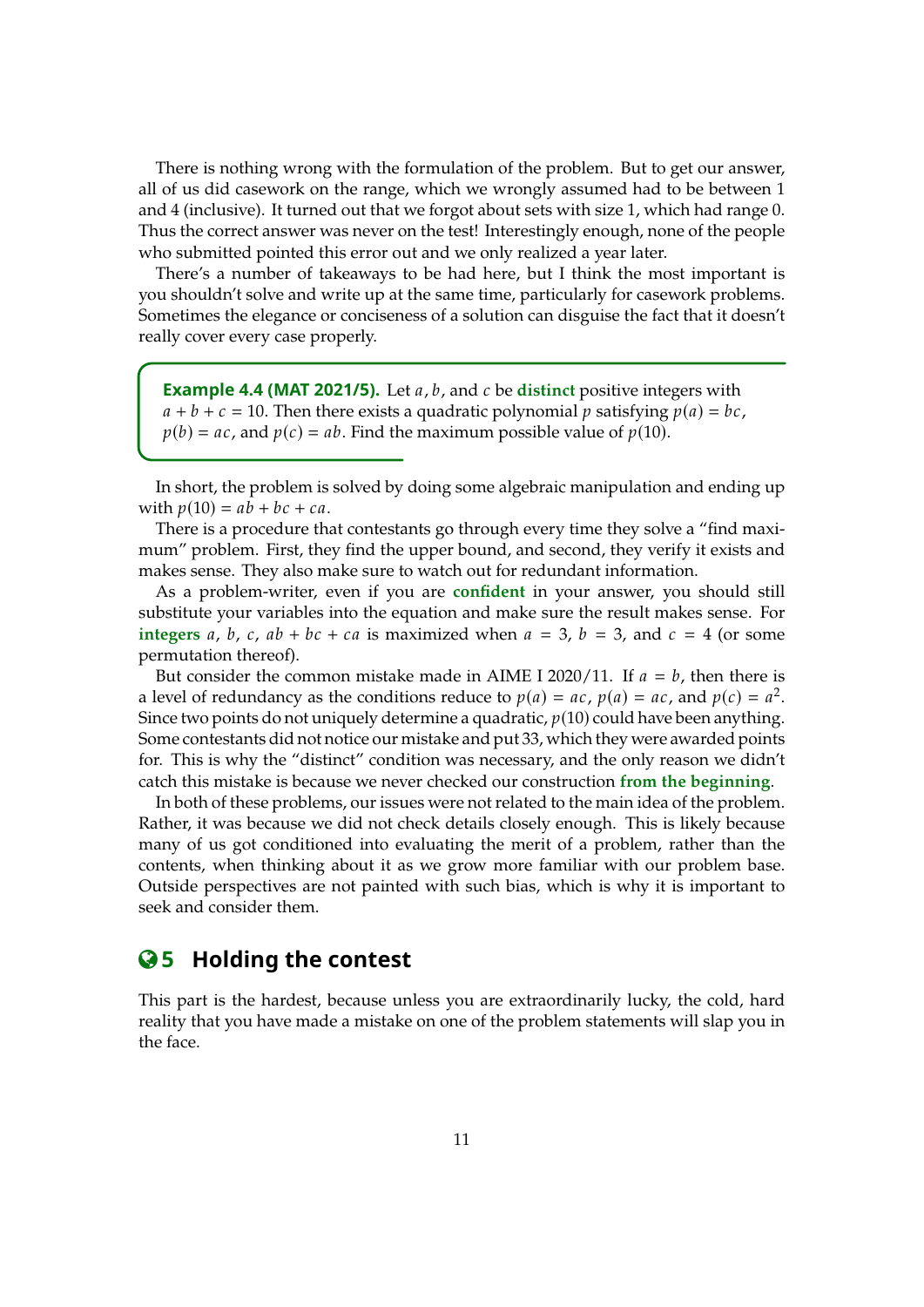There are two sorts of mistakes you can make on a problem. One is an **answer** mistake. Maybe you forgot to consider an extra case, or added two numbers wrongly, or whatever. It's inconvenient and a little embarrassing, but it's usually not a big deal: you can just change the answer key and regrade all the tests. <sup>[13](#page-11-0)</sup>

The other is a **question** mistake. For some reason or another, the question cannot be solved as stated. The most common reason is ambiguity, but sometimes the cause will be forgetting a special consideration.  $14$ 

Whatever the case, this is the worst kind of mistake, because it means that contestants cannot solve it and it will interfere with their contest experience.

If you can catch the error as people are taking the contest, just issue an errata. If it's an issue of ambiguity, you may have to accept multiple answers. In some cases you will have to throw out the entire question. I only recommend you do this if **no sensible interpretation exists**.

If you're hosting online, technical issues are a whole other beast. If this is the case, the best you can do is send out a Google Form with PDFs of all the problems. Be prepared for this beforehand, just in case, though I don't think it'll be likely.

When you run into issues, whether it's on the contest or the tech side, **you need a fast and convenient method to communiate with all contestants**. Make sure you set this up before the contest. And remember that errors aren't the end of the world. <sup>[15](#page-11-2)</sup>

# **6 Curtain calls**

If you've managed to successfully hold your contest, congratulations. But you aren't done yet.

After you've held your awards ceremony, the first thing you should do is get results posted. And do it right away. I'm sure there were times when you competed in contests and had to get results through second-hand word of mouth. This is not a good way for results to disseminate, and they could be distorted in the long game of telephone that ensues. Post the results before people stop caring, not after.

Next, you want to put up the problems. Again, you want to get discussion in before people stop caring, not after. I would recommend posting official solutions once the initial discussion has died down. Posting solutions too early tends to kill discussion, even if the competitors would appreciate them.

Once you've taken care of everything urgent, make sure you do some cleanup publicity-wise. You don't want your website to say "the contest will be held in July 2021" when it's already August or September.  $16$ 

<span id="page-11-0"></span> $^{13}$  JMC 10 2020/11 is an example of an answer mistake.

<span id="page-11-1"></span><sup>&</sup>lt;sup>14</sup>MAT 2021/5 falls into this category.

<span id="page-11-2"></span> $15I$  cannot think of a single contest that has managed to entirely avoid mistakes. The AMCs come close enough, but as far as student-run contests go, know you're in good company if you end up having a couple of errata.

<span id="page-11-3"></span><sup>&</sup>lt;sup>16</sup>Funnily enough, writing this sentence is what reminded me to change this on the MAT website.